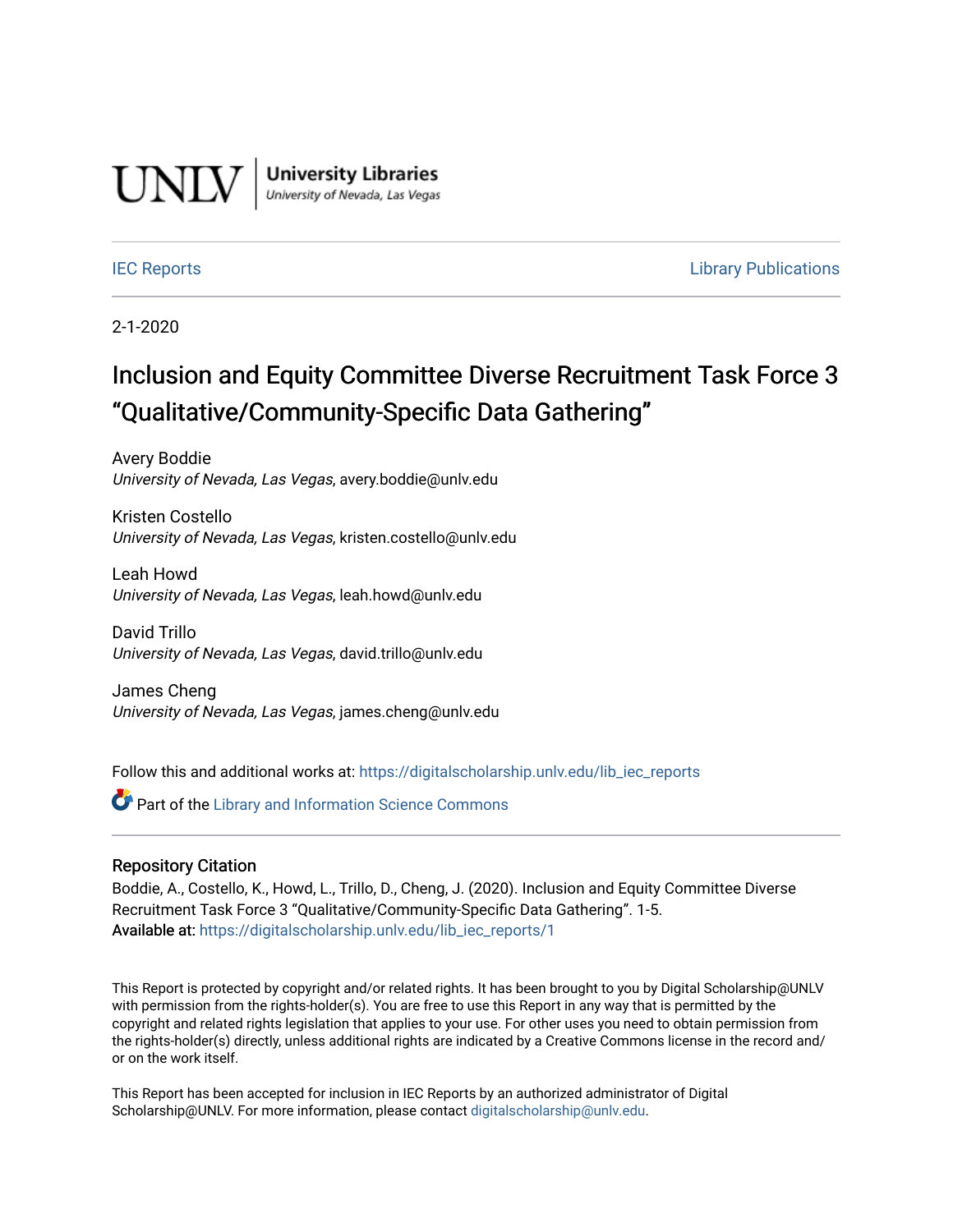# Inclusion and Equity Committee

Diverse Recruitment Task Force 3 "Qualitative/Community-Specific Data Gathering"

Avery Boddie, Kristen Costello, Leah Howd, David Trillo, James Cheng (IEC representative)

## **Introduction**

The Diverse Recruitment Task Force 3 was charged to "focus on a qualitative environmental scan of UNLV University Libraries' current hiring practices" with the goal of understanding the staff perceptions of current cultural climate and recommending potential areas of focus for future changes. Task Force 3 initially planned a formal qualitative research project with IRB approval around interviewing Libraries' staff on their experiences with the hiring process. However, this was changed to an informal town hall-style information sharing meeting after reviewing the timeline.

Two meetings were held: one on November 19th, 2019 which focused on attendees' reflections and experiences with the hiring process, and one on December 9th, 2019 which focused on attendees' feedback on the recommendations of the other two task forces. Both meetings were approximately an hour long with about 20 attendees broken into four or five small groups at each meeting; a five minute recap of the Diverse Recruitment project was provided at the beginning with the rest of the time devoted to discussion. Notes were taken by task force members and then grouped by topic. See appendix for pre-prepared questions for each meeting.

### Recommended Goal: Create Consistency and Standardization of Hiring Practices

All groups in the meetings spoke about the need to create consistency in hiring practices. However, what specifically needed standardization was varied. Some actions to meet this goal include:

- Require consistent diversity and inclusion language in all future job ads
- Develop rubrics at the same time as the job description
- Require all searches to provide interview questions in advance
	- Providing interview questions in advance was seen helpful to the candidate as mentioned in the comments of several groups, though it was acknowledged that this practice is not required but recommended.
- Require someone from HR to 'monitor' and provide guidance for each search committee
- Provide welcome bags to every on-site candidate even if they are local candidates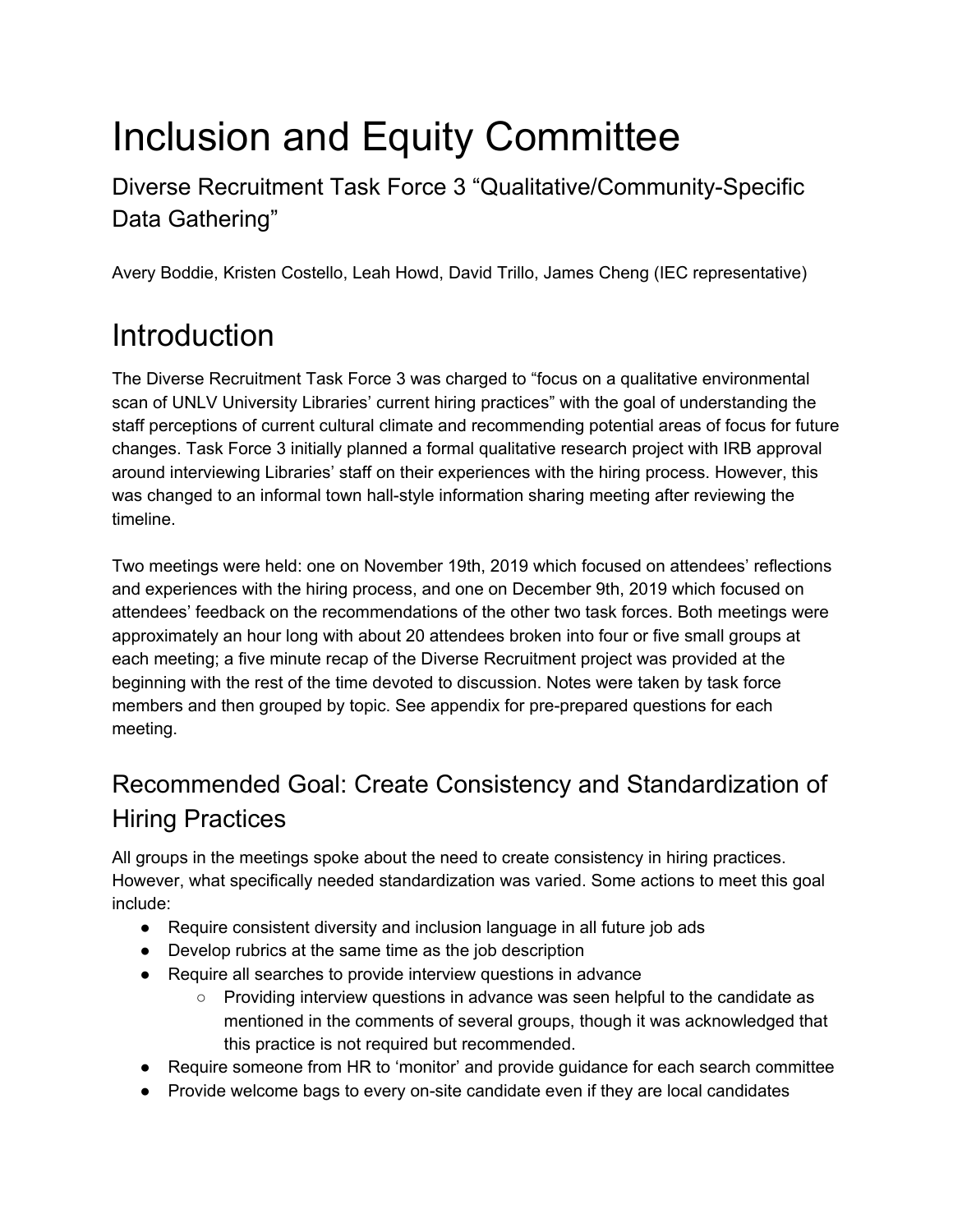- Provide further information about the tenure process when applicable, particularly the "invisible" expectations
- Several groups brought up mandatory trainings or workshops as a method to create consistency in the hiring process. Some wanted everyone on a search committee to have some sort of required training beforehand, while other groups thought search committee chairs should have some sort of extra training. Topical areas for trainings include:
	- Anti-bias training
	- How search committees work
	- Creating and using rubrics, a best practices workshop
	- Creating and using interview questions
- Reconcile differences in hiring best practices between campus and library
	- Those who attended the campus' *Best Practices in Faculty Searches & Hiring Workshop* noted differences in what is recommended by the campus and what the Libraries practice. For example, the campus workshop recommends severely restricting what can be discussed during a candidate's lunch or whether asking for pronouns is acceptable. Clarity on these issues should be developed.
- Further investigate and provide transparency on the hiring process for classified staff
	- It was noted that the majority of recommendations were focused on the academic/administrative hiring process. While many of the recommendations could be easily applied to the classified staff hiring process, more investigation should be done into this area. Because many of the attendees of these discussions are rarely a part of classified staff hirings and/or do not supervise classified staff, there seemed to be a gap in knowledge of this area which limited discussion.

#### Recommended Goal: Minimize the Burden Candidates Carry

All groups in both meetings recognized that candidates face many obstacles during their job search. The Libraries can help minimize many of these burdens up front and create a welcoming environment which acknowledges and values the effort a candidate brings during a search. The following recommended actions will minimize burdens from the candidate to the Libraries:

- Create and give candidates a portfolio of search committee members before the telephone interview/on-site visit
- Ask, but not require, candidates invited for an on-site visit for their name pronunciation, preferred pronouns, or any dietary restrictions
- Provide accommodations for interviews around religious holidays, any mobility needs, accessible hotel rooms, and those coming from different time zones
- Explicitly create and list break times on the candidate's interview day schedule
- Provide information beforehand on...
	- The existence of the Libraries' Inclusion and Equity Committee and its activities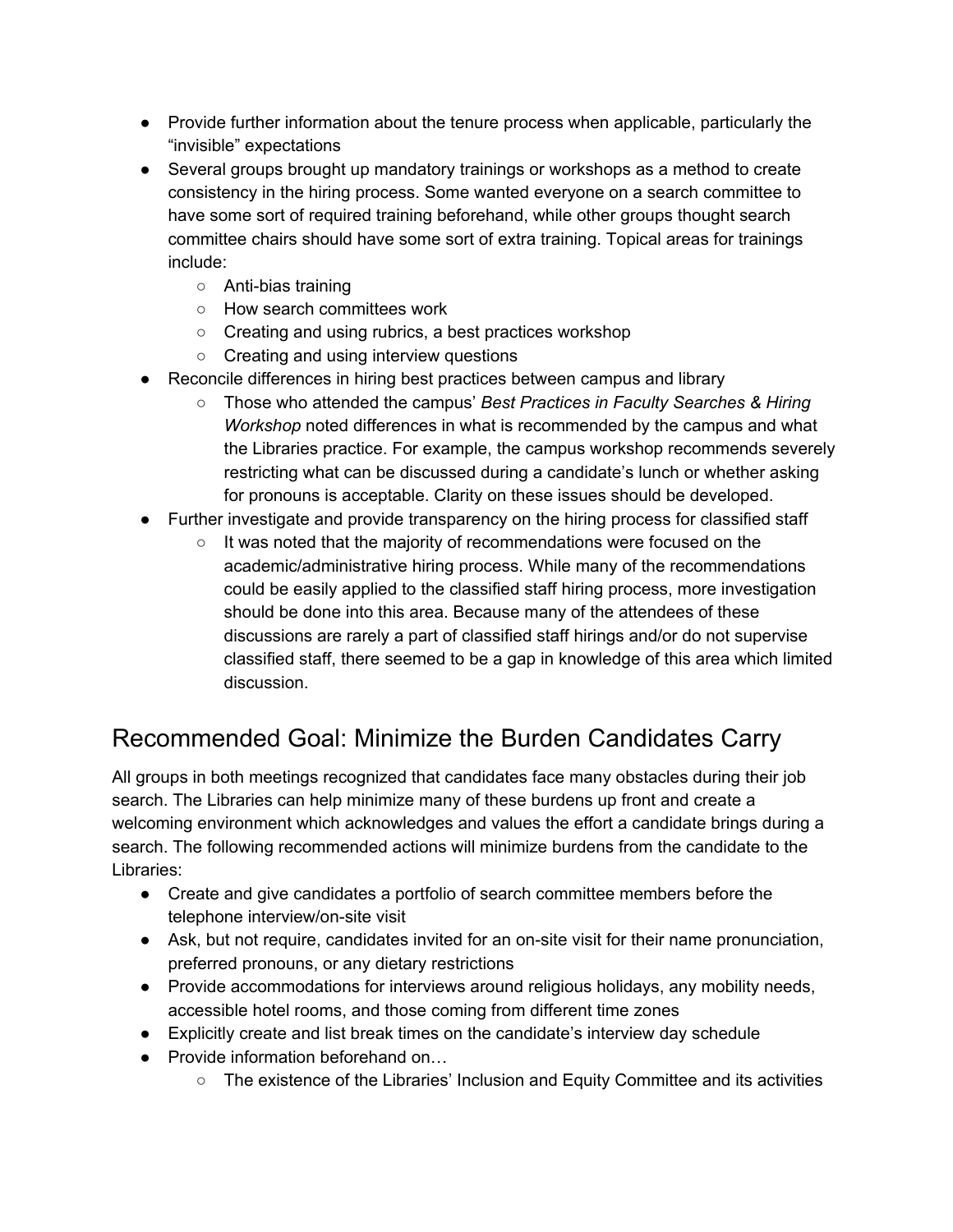- Ethnic, gender, sexual orientation, or accessibility-related communities and organizations and groups on campus and in Las Vegas
- PDQs, if available
- Develop a method for candidates to choose to meet one of these organizations or groups during their on-site interview
- Offer candidates the option to tour the city or see something of interest to them
- Develop a method to pay for a candidate's travel costs up front instead of reimbursing them after their interview
- Require a statement of diversity with their applications.
	- $\circ$  It was argued that this helps candidates by giving the candidate to reflect and think in depth about their relationship to diversity instead of being 'surprised' and having to answer on the spot. Having a candidate provide a statement of diversity can also help lead to varied responses. This statement could then be rolled into their annual review.

### Recommended Goal: Conduct Ongoing and Transparent Assessment

Several groups noted the difficulty of knowing whether the Libraries' hiring practices needed improving or not without previous data and feedback with which to compare. Assessment of the Libraries' efforts in the area will be needed to understand whether any implemented changes have succeeded or not. Additionally, these assessments must also be accessible to the organization to create a shared understanding of the current state of diverse hiring and its progress. The following actions help further this goal:

- Solicit feedback from search committee members after each search
- Solicit feedback on the search process from candidates after their on-site visit
- Current staff who leave should have the opportunity to provide feedback through exit interviews
	- It is currently unknown if the campus consistently conducts exit interviews or what happens to this information if they do
- Create standards of privacy regarding the collection of feedback regarding diversity hiring
	- Feedback should be confidential, deidentified, and reported in aggregate
	- $\circ$  Feedback should not be collected in ways which may potentially harm the respondent, e.g., a supervisor should not conduct an exit interview with their direct reports
- Track if different positions attract different types of candidate pools
- Create a new question in the candidate feedback form in Qualtrics specifically for individuals who have one-on-one meetings with a candidate, e.g., supervisors, deans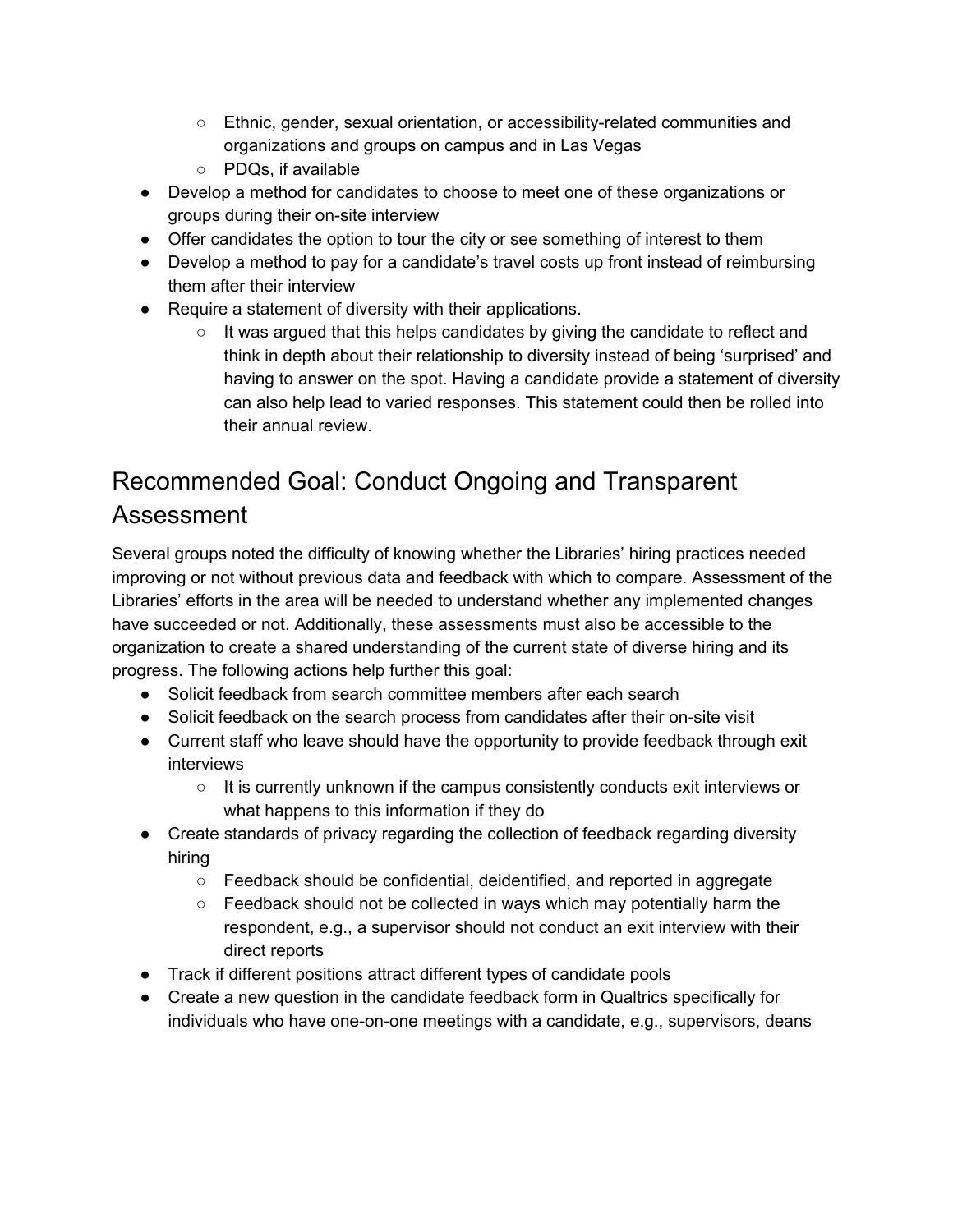#### Recommended Goal: Reinvestigate the Formation and Composition of Search Committees

An area of considerable discussion was the formation and composition of search committees at the Libraries. There were differences in opinion on several areas with no clear consensus. For example, the role of the supervisor on the search committee was questioned. Some argued that the position supervisor should not be on the search committee because they have too much inherent influence on discussion and decision making and that they do not necessarily need to be on a search committee because they have one-on-one meetings and/or dinner or lunch with the candidate. Another area of difficulty was about having diverse representation on each search committee and not burdening those individuals. Further reinvestigation of search committee formation and composition should be a long-term discussion and cultural change.

#### Miscellaneous Items

Discussion during both meetings were varied and not everything could be grouped meaningfully together. The following are an assortment of recommendations and comments:

- Do not conduct multiple interviews with multiple candidates on the same day
- The Libraries should be prepared to answer questions about diversity, e.g. UNLV's student composition or whether the staff is as representative as the student population
- Expect candidates to use their networks to ask about experiences of working at the Libraries. Thus, retention is still an important component of the hiring process as potential candidates may make soft inquiries to current staff about working at the Libraries before even applying
- Bias continues to exist and has been observed during search committees, such as in the search committee discussions or in the anonymous comment feedback of the surveys. Additionally, some noted areas of bias include:
	- The notion of professionalism, such as someone using the phrase "not professional"
	- A sense of snobbery such as whether a candidate's previous work was in academic libraries or not
	- $\circ$  A sense of ageism such as comments about a candidate being either too young or too old
	- Credentialism such as whether a candidate's previous position or degree were from an Ivy League or state institution, online or on campus institution, or tenure track or non-tenure track institution

#### Conclusion

Developing a shared understanding and direction for improving the Libraries' diverse recruitment practices is difficult. It only begins with sustained dialogue and careful consideration